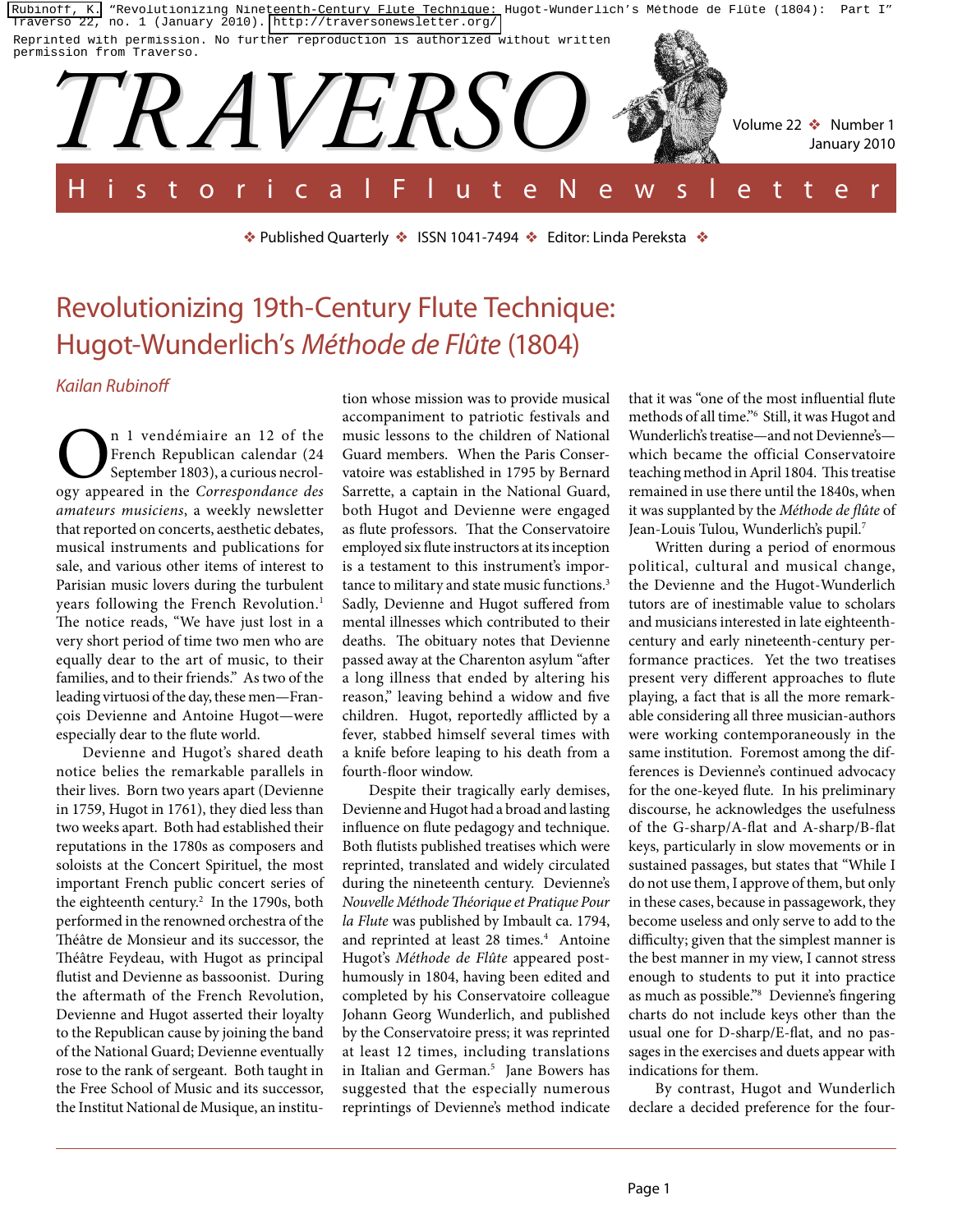# *T R A V E R S O*



A fingering chart from the Hugot-Wunderlich treatise, with detailed illustration of the 4-keyed instrument's design

keyed flute in Article Two of their method ("The Composition of the Flute"):

The use of the three [recently-added] keys which we have adopted have been too lightly dismissed by several people who have objected that these additions complicate the mechanism of the instrument. We insist on their use because we consider them to be a very useful improvement; the advantages that one derives from them in terms of intonation, equality and strength in several pitches, the facility that they give in making trills and finally the strength that they add in some of the low notes more than compensate for the light mechanical work which these keys require.<sup>9</sup>

The Hugot-Wunderlich treatise thus became the first extant treatise published in France to both advocate for—and specifically address the use of-the four-keyed flute.<sup>10</sup> While French musicians were relatively late to employ keyed flutes in comparison to musicians in England and in German-speaking territories,<sup>11</sup> the story of their eventual acceptance in the early nineteenth century is closely aligned with the establishment of the Paris Conservatoire and its new approach to music education.

In their *Méthode de Flûte*, Hugot and Wunderlich not only argued for the adoption of a new instrumental technology and the inclusion of a more up-to-date fingering chart, but they also radically rethought how the flute should be taught and played. Particularly revolutionary were the new pedagogical ideals they espoused: an evenness of articulation and tone production, a more systematic approach to the development of finger dexterity through scale exercises and drills, a greater use of abstract instrumental pieces and practice etudes, and increased attention to the directions of the written score. Thus, in spite of Devienne's Republican credentials, his method continues to reflect the flute playing and instructional methods of the *ancien régime*. It is Hugot and Wunderlich's *Méthode de Flûte* that truly exemplifies the new aesthetic and ideological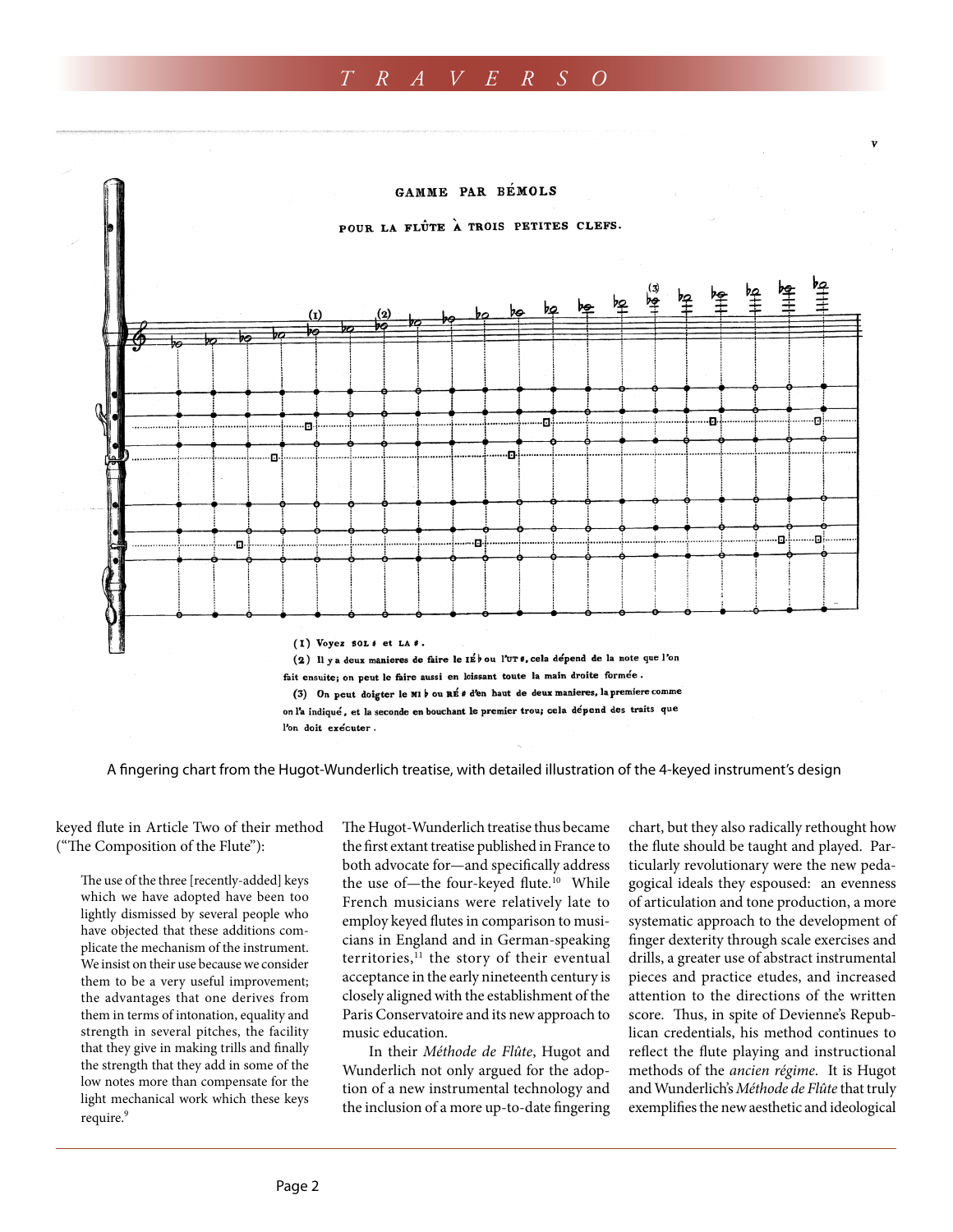# *T R A V E R S O*

goals of the Paris Conservatoire: the disciplining of music for civic and military functions, rather than for courtly entertainment.

### **The Conservatoire's New Pedagogy**

The Paris Conservatoire was the first institution to attempt to standardize music education in France through a centralized, secular state authority. Its mission was to create a national music worthy of the people of the new French Republic. Given its origins in the National Guard and Revolutionary politics, the concepts of military discipline—along with Liberty, Equality and Fraternity—pervade the Conservatoire's foundational documents and curriculum structure. Four hundred students of both sexes were to be admitted, generally between the ages of eight and thirteen, with equal numbers from each French *département*. Led by Barnard Sarrette's directorship, the five *inspecteurs-compositeurs* (François Joseph Gossec, Étienne Méhul, André-Ernest-Modeste Grétry, Jean-François Lesueur and Luigi Cherubini) were charged with the establishment of a gradated regimen for the acquisition of musical skills and a standardized repertoire for all students. Musical instruction proceeded in three orderly stages or degrees: in the first degree, students were educated in solfège and the principles of music; once admitted to the second degree, they received instruction in singing and in their chosen instrument; in the third degree, they received instruction in the theory and history of music, accompaniment, and advanced lessons on their instrument. A timetable ensured regular lessons on a 10-day schedule (*décade*), in accordance with the French Republican calendar, and even practicing was enforced at fixed hours. Examinations were administered at regular intervals to test students' progress, and disciplinary infractions were swiftly punished.<sup>12</sup>

The Conservatoire's highly-disciplined pedagogical approach is most clearly articulated in its fourteen official instruction treatises, which were commissioned in 1796 and published by the Imprimerie du Conservatoire from 1800 through 1814. These seminal works, covering elementary music theory, solfège, harmony, and all the major instruments, were written by the head music professor(s) in each subject, and

were approved by a committee. They are indicative of a newly collectivized approach to music pedagogy distinct from the individualized, idiosyncratic approach of music treatises published prior to the Revolution.<sup>13</sup> No other teaching materials but those officially sanctioned by the Conservatoire could be used in that institution.

Hugot and Wunderlich's *Méthode de Flûte*, one of the longest and most detailed of the official Conservatoire treatises at 152 pages, exemplifies this institution's new pedagogical approach. It was, firstly, a collective product: documents outlining its approval by a seven-member commission, the Conservatoire's general assembly and the director are reprinted in its prefatory materials.14 Moreover, its overall format likewise follows a similar narrative shape to the other Conservatoire methods. Carefully engraved fingering and trill charts, for both the one-keyed and the four-keyed flute, are included in the first few pages [see illustration, p. 2].<sup>15</sup> An introductory article outlines the flute's history, culminating in its thencurrent four-keyed version, and a description of the instrument's composition and form. From there, the articles cover topics which range in order from the more basic and practical—such as posture and holding the instrument, embouchure formation, and the use of the tongue (Articles Three through Six)—to the more abstract—e.g., phrasing, ornamentation, tempo indications, the distinctive characteristics of the *adagio* and the *allegro*, etc. (Articles Seven through Ten).

The Hugot-Wunderlich treatise is ambitious in its size and scope, more than doubling the length of Devienne's 77-page method. As such, it offers valuable information about flute-playing in France at the beginning of the nineteenth century in regard to issues of performance practice, teaching methodology, repertoire and even instrument design [see illustration]. Part II of this article, which will appear in the next issue of *TRAVERSO*, will consider Hugot and Wunderlich's specific innovations in regard to articulation, fingering dexterity and ornamentation.

*Kailan R. Rubinoff is Assistant Professor of Musicology at the University of North Carolina at Greensboro. She received her Ph.D in*  *Music from the University of Alberta, and a Performance Certificate and Second Phase diploma in Baroque and Classical flute from the Conservatorium van Amsterdam, where she studied with Jed Wentz. Her current research projects center on 18th-century improvisation, the Dutch Early Music scene, and on historical performance and 1960s countercultural movements.*

#### **Notes:**

1 This periodical, published by the Citoyen Cocatrix, appeared weekly from 1802/3 to 1805; it was renamed the *Correspondance des professeurs et amateurs de musique* in 1804. A facsimile reprint is available (Geneva: Minkoff, 1972). All translations from the French throughout this article are my own unless otherwise indicated.

2 The Concert Spirituel, established by Anne Danican Philidor, ran continuously from 1725-1790. Originally intended to present sacred choral music during Lent, the Concert Spirituel eventually became primarily a forum for instrumental music and an important vehicle for virtuoso performers. Flutists featured on Concert Spirituel programs included Michel Blavet and Pierre-Gabriel Buffardin, Johann Baptist Wendling, Pietro Grassi Florio and Joseph Tacet. The series also did much to promote orchestral music, and included early performances of symphonies by Johann Stamitz, Haydn and Mozart. See Constant Pierre, *Histoire du Concert spirituel 1725-1790* (Paris: Société de Musicologie, 1974).

3 Loi portant établissement d'un Conservatoire de musique à Paris pour l'enseignment de cet art; 16 thermidor an III (3 August 1795), in Constant Pierre, *Le Conservatoire national de musique et de déclamation: Documents historiques et administratifs recueillis ou rencontrés par l'auteur* (Paris: Claude Tchou pour la Bibliothèque des introuvables, 2002), 124-5. Of these six instructors, one doubled as oboist. By 1796-97 (an V), this number had been reduced to five (Pierre, 408).

4 Jane Bowers, introduction to *François Devienne's "Nouvelle Méthode Théorique et Pratique pour la Flute"* (Aldershot and Brookfield: Ashgate, 1999), 12. For a catalog of extant editions, see Thomas Boehm, "Commentary on the Present Edition," in *François Devienne's "Nouvelle Méthode,"* 31-72. A copy of Devienne's method was also purchased by the Institut national de musique in 1795. See Dépenses pour l'institut national par le citoyen Sarrette, Floréal et Prairial III, in Pierre, *Le Conservatoire national de musique*, 118.

5 David Jenkins, introduction to A. Hugot & J.G. Wunderlich, *Méthode de Flûte 1804* (Buren: Fritz Knuf, 1975), xvi-xviii. The latest extant edition dates from 1906. Wunderlich (1755/6-1819), a German, had studied and worked in France since 1776 and was hired as a Professor of the Second Class at the Conservatoire on 22 November 1795. See Nomination du jury du concours d'admission aux emplois de professeurs, 2 brumaire an IV in Pierre, *Le Conservatoire national de musique et de déclamation*, 128-9. After the deaths of Devienne and Hugot, he became the sole flute professor at the Conservatoire until 1816.

6 Jane Bowers, introduction to *François Devienne's "Nouvelle Méthode,"* 14. Bowers and Thomas Boehm